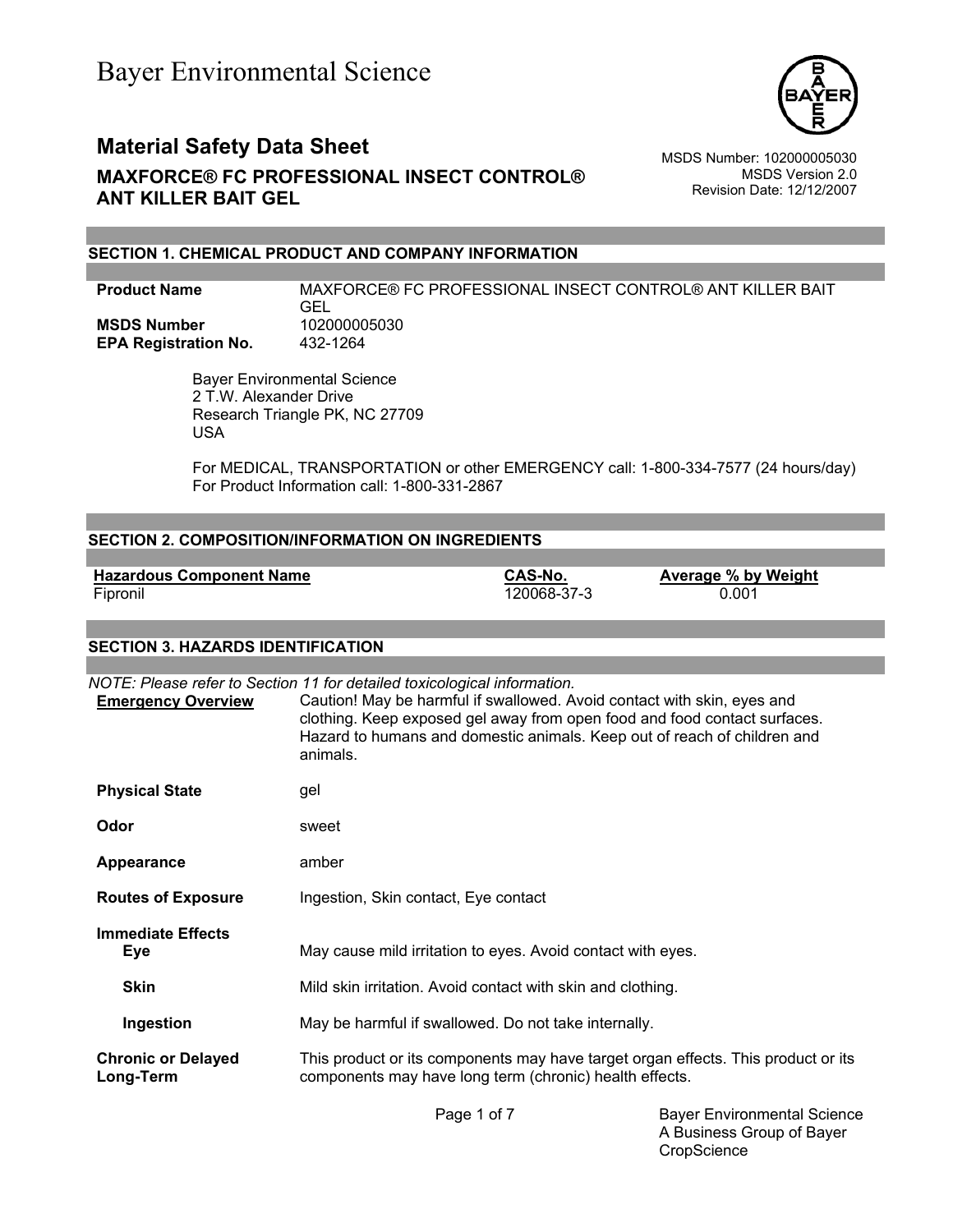

# **Material Safety Data Sheet** MSDS Number: 102000005030 **MAXFORCE® FC PROFESSIONAL INSECT CONTROL® ANT KILLER BAIT GEL**

MSDS Version 2.0

| <b>Medical Conditions</b><br><b>Aggravated by Exposure</b> | No specific medical conditions are known which may be aggravated by exposure<br>to this product.                                                                                                                                                                                                       |  |
|------------------------------------------------------------|--------------------------------------------------------------------------------------------------------------------------------------------------------------------------------------------------------------------------------------------------------------------------------------------------------|--|
|                                                            |                                                                                                                                                                                                                                                                                                        |  |
| <b>SECTION 4. FIRST AID MEASURES</b>                       |                                                                                                                                                                                                                                                                                                        |  |
|                                                            |                                                                                                                                                                                                                                                                                                        |  |
| General                                                    | When possible, have the product container or label with you when calling a<br>poison control center or doctor or going for treatment.                                                                                                                                                                  |  |
| <b>Eye</b>                                                 | Hold eye open and rinse slowly and gently with water for 15-20 minutes.<br>Remove contact lenses, if present, after the first 5 minutes, then continue rinsing<br>eye. Call a physician or poison control center immediately.                                                                          |  |
| <b>Skin</b>                                                | Take off contaminated clothing and shoes immediately. Wash off immediately<br>with plenty of water for at least 15 minutes. Call a physician or poison control<br>center immediately.                                                                                                                  |  |
| Ingestion                                                  | Call a physician or poison control center immediately. Rinse out mouth and give<br>water in small sips to drink. DO NOT induce vomiting unless directed to do so by<br>a physician or poison control center. Never give anything by mouth to an<br>unconscious person. Do not leave victim unattended. |  |
| <b>Inhalation</b>                                          | Move to fresh air. If person is not breathing, call 911 or an ambulance, then give<br>artificial respiration, preferably mouth-to-mouth if possible. Call a physician or<br>poison control center immediately.                                                                                         |  |
| <b>Notes to Physician</b><br><b>Treatment</b>              | There is no specific antidote. Appropriate supportive and symptomatic treatment<br>as indicated by the patient's condition is recommended.                                                                                                                                                             |  |

#### **SECTION 5. FIRE FIGHTING MEASURES**

| <b>Flash point</b>                          | 93.4 °C / 200.1 °F                                                                                                                                                                                  |
|---------------------------------------------|-----------------------------------------------------------------------------------------------------------------------------------------------------------------------------------------------------|
| <b>Suitable Extinguishing</b><br>Media      | Water, Foam, Carbon dioxide (CO2), Dry chemical                                                                                                                                                     |
| <b>Fire Fighting</b><br><b>Instructions</b> | Keep out of smoke. Fight fire from upwind position. Cool closed containers/<br>tanks exposed to fire with water spray. Do not allow run-off from fire fighting to<br>enter drains or water courses. |
|                                             | Firefighters should wear NIOSH approved self-contained breathing apparatus<br>and full protective clothing.                                                                                         |

## **SECTION 6. ACCIDENTAL RELEASE MEASURES**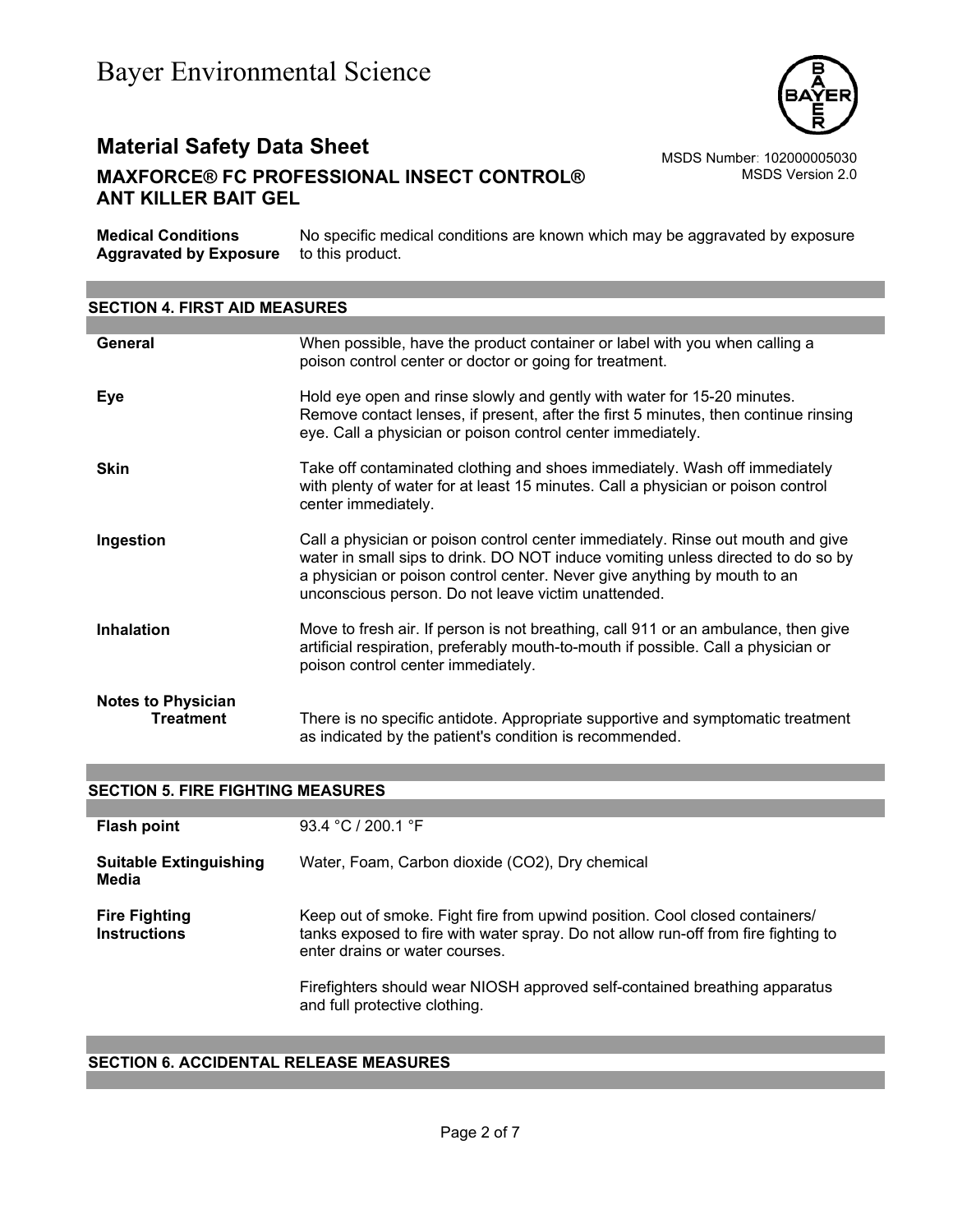

MSDS Version 2.0

| <b>Personal Precautions</b>    | Isolate hazard area. Keep unauthorized people away. Avoid contact with spilled<br>product or contaminated surfaces.                                                                  |
|--------------------------------|--------------------------------------------------------------------------------------------------------------------------------------------------------------------------------------|
| <b>Methods for Cleaning Up</b> | Collect and transfer the product into a properly labelled and tightly closed<br>container. Clean contaminated floors and objects thoroughly, observing<br>environmental regulations. |
| <b>Additional Advice</b>       | Use personal protective equipment. Do not allow to enter soil, waterways or<br>waste water canal.                                                                                    |

# **SECTION 7. HANDLING AND STORAGE**

| <b>Handling Procedures</b>                                | Maintain exposure levels below the exposure limit through the use of general<br>and local exhaust ventilation.                                         |                                          |                                                                            |                                                                                                                                                              |
|-----------------------------------------------------------|--------------------------------------------------------------------------------------------------------------------------------------------------------|------------------------------------------|----------------------------------------------------------------------------|--------------------------------------------------------------------------------------------------------------------------------------------------------------|
|                                                           |                                                                                                                                                        | Product will stain porous surfaces.      |                                                                            |                                                                                                                                                              |
|                                                           | shock hazard.                                                                                                                                          |                                          |                                                                            | Do not use this product in or on electrical equipment due to the possibility of                                                                              |
| <b>Storing Procedures</b>                                 |                                                                                                                                                        | of reach of children and animals.        |                                                                            | Keep containers tightly closed in a dry, cool and well-ventilated place. Keep out                                                                            |
| Work/Hygienic<br><b>Procedures</b>                        | Keep away from food, drink and animal feedingstuffs.                                                                                                   |                                          |                                                                            |                                                                                                                                                              |
|                                                           |                                                                                                                                                        |                                          |                                                                            | Wash hands thoroughly with soap and water after handling and before eating,<br>drinking, chewing gum, using tobacco, using the toilet or applying cosmetics. |
| <b>Min/Max Storage</b><br><b>Temperatures</b>             | Recommended maximum transport/storage temperature: 27 °C / 81 °F<br>The 30-day storage temperature average must not exceed the recommended<br>maximum. |                                          |                                                                            |                                                                                                                                                              |
|                                                           |                                                                                                                                                        |                                          |                                                                            |                                                                                                                                                              |
| <b>SECTION 8. EXPOSURE CONTROLS / PERSONAL PROTECTION</b> |                                                                                                                                                        |                                          |                                                                            |                                                                                                                                                              |
| <b>General Protection</b>                                 |                                                                                                                                                        |                                          | to the label directions. The following guidelines should be followed.      | There are no known hazards associated with this product when used according                                                                                  |
|                                                           |                                                                                                                                                        | Avoid contact with skin and eyes.        |                                                                            |                                                                                                                                                              |
|                                                           |                                                                                                                                                        |                                          | Follow all label instructions. Train employees in safe use of the product. |                                                                                                                                                              |
| <b>Exposure Limits</b>                                    |                                                                                                                                                        |                                          |                                                                            |                                                                                                                                                              |
| Fipronil<br>Sucrose                                       | 120068-37-3<br>$57 - 50 - 1$                                                                                                                           | OES BCS*<br><b>ACGIH</b><br><b>NIOSH</b> | <b>TWA</b><br><b>REL</b>                                                   | 0.035 mg/m3<br>$10$ mg/m $3$<br>$5$ mg/m $3$                                                                                                                 |

Form of exposure Respirable.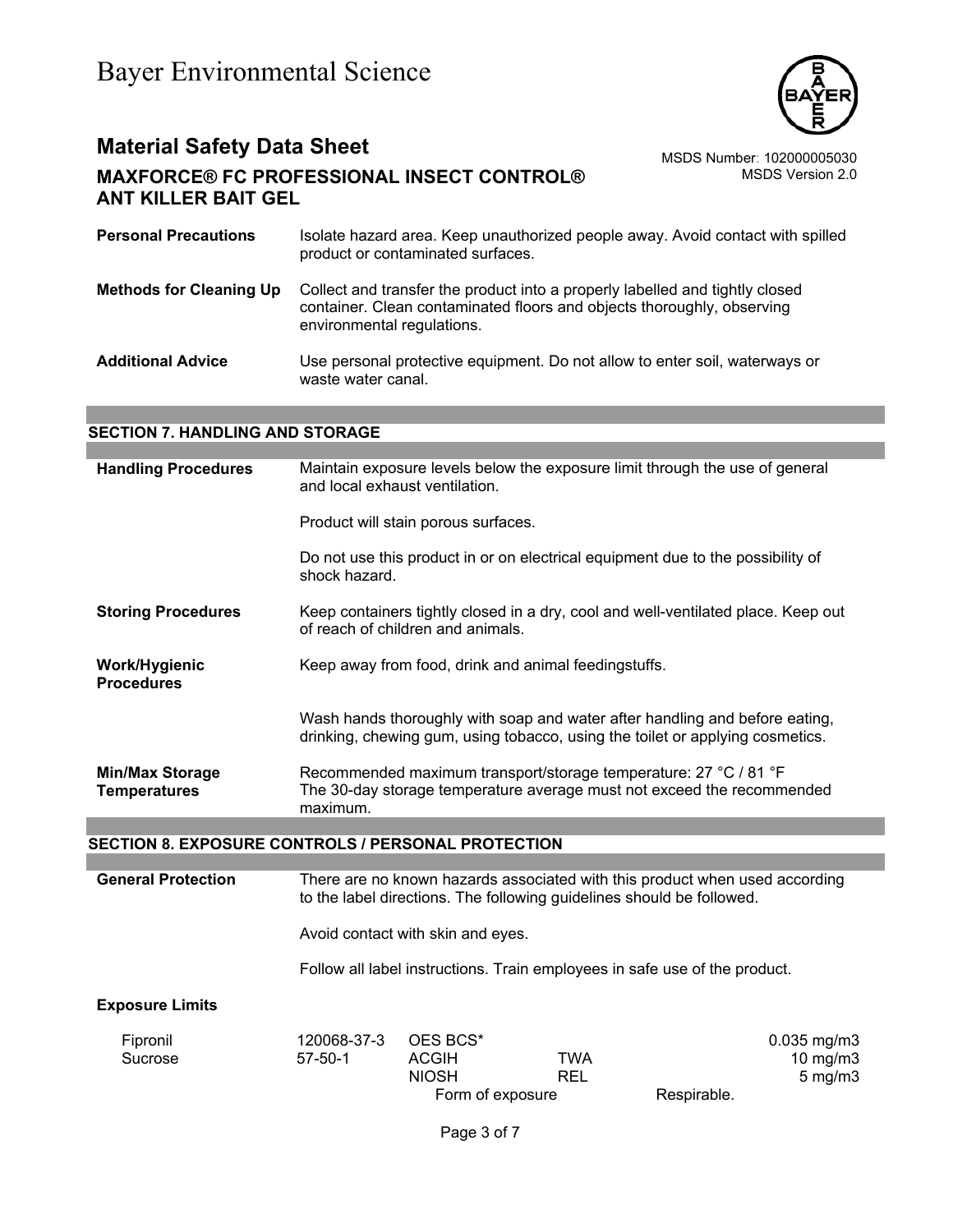

# **Material Safety Data Sheet** Material Safety Data Sheet MSDS Number: 102000005030

**MAXFORCE® FC PROFESSIONAL INSECT CONTROL® ANT KILLER BAIT GEL** 

MSDS Version 2.0

| <b>NIOSH</b>       | <b>REL</b>     | 10 mg/m3             |
|--------------------|----------------|----------------------|
| Form of exposure   |                | Total                |
| OSHA <sub>Z1</sub> | <b>PEL</b>     | $5$ mg/m $3$         |
| Form of exposure   |                | Respirable fraction. |
| OSHA Z1            | <b>PEL</b>     | 15 mg/m3             |
| Form of exposure   |                | Total dust.          |
| OSHA Z1A           | TWA            | $5$ mg/m $3$         |
| Form of exposure   |                | Respirable fraction. |
| OSHA Z1A           | TWA            | 15 mg/m3             |
| Form of exposure   |                | Total dust.          |
| US CA OEL          | TWA PEL        | $5$ mg/m $3$         |
| Form of exposure   |                | Respirable fraction. |
| US CA OEL          | <b>TWA PEL</b> | $10$ mg/m $3$        |
| Form of exposure   |                | Total dust.          |

| Total                | 10 mg/m3          |
|----------------------|-------------------|
|                      | $5 \text{ mg/m}$  |
| Respirable fraction. | 15 mg/m3          |
| Total dust.          |                   |
| Respirable fraction. | $5 \text{ mg/m}$  |
|                      | $15 \text{ mg/m}$ |
| Total dust.          | $5$ mg/m $3$      |
| Respirable fraction. |                   |
| Total dust.          | 10 $mg/m3$        |
|                      |                   |

\*OES BCS: Internal Bayer CropScience "Occupational Exposure Standard"

# **SECTION 9. PHYSICAL AND CHEMICAL PROPERTIES**

| Appearance                      | amber                    |
|---------------------------------|--------------------------|
| <b>Physical State</b>           | gel                      |
| Odor                            | sweet                    |
| pH                              | $4.5 - 5.5$              |
| <b>Density</b>                  | $1.27$ g/cm <sup>3</sup> |
| <b>Melting / Freezing Point</b> | 60 °C / 140 °F           |

### **SECTION 10. STABILITY AND REACTIVITY**

| <b>Conditions to Avoid</b>                        | Extremes of temperature and direct sunlight.<br>Exposure to moisture.                                                                  |
|---------------------------------------------------|----------------------------------------------------------------------------------------------------------------------------------------|
| Incompatibility                                   | Strong bases<br>Strong acids<br>Strong oxidizing agents                                                                                |
| <b>Hazardous</b><br><b>Decomposition Products</b> | Thermal decomposition<br>Nitrogen oxides (NOx)<br>Sulphur oxides<br>Hydrogen fluoride (HF)<br>Carbon oxides<br>Hydrogen chloride (HCI) |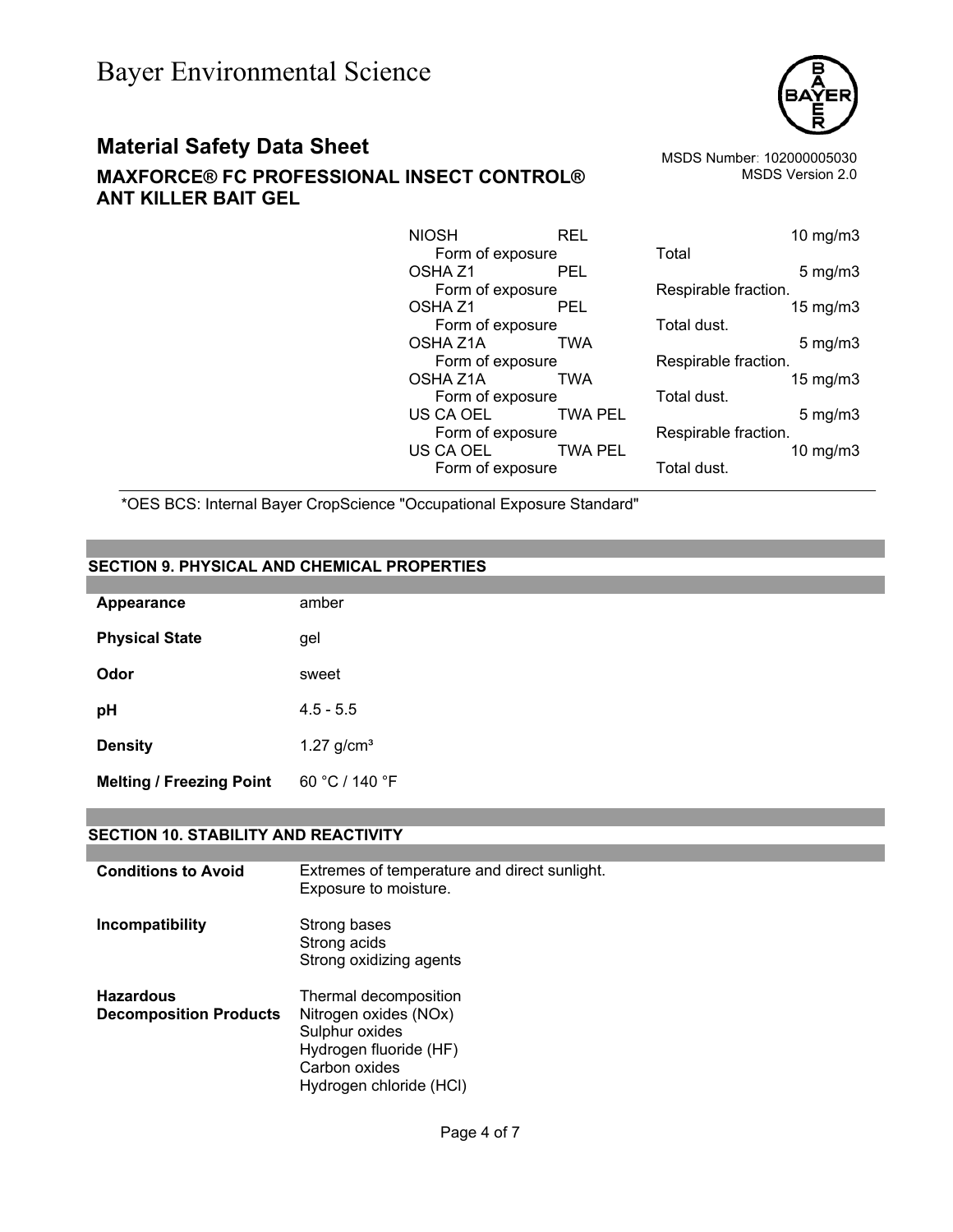

MSDS Version 2.0

**Hazardous Reactions** Stable under recommended storage conditions.

### **SECTION 11. TOXICOLOGICAL INFORMATION**

Acute toxicity data have been bridged from a similar formulation containing a slightly higher percentage of the active ingredient, fipronil. The non-acute information pertains to technical-grade active ingredient.

| <b>Acute Oral Toxicity</b>   | rat: LD50: > 5,000 mg/kg                                                                                                                                                 |
|------------------------------|--------------------------------------------------------------------------------------------------------------------------------------------------------------------------|
| <b>Acute Dermal Toxicity</b> | rat: LD50: $> 5,000$ mg/kg                                                                                                                                               |
| <b>Skin Irritation</b>       | rabbit: Slight irritation.                                                                                                                                               |
| <b>Eye Irritation</b>        | rabbit: Minimally irritating.                                                                                                                                            |
| <b>Sensitization</b>         | guinea pig: Non-sensitizing.                                                                                                                                             |
| <b>Chronic Toxicity</b>      | Fipronil caused liver, kidney or thyroid effects and/or neurobehavioral effects<br>(e.g., tremors) in chronic toxicity studies in rats and dogs. Fipronil did not induce |

#### **Assessment Carcinogenicity**

Fipronil has been classified by EPA as a Category C carcinogen based on thyroid tumors in rats only. These tumors are produced by a mechanism which is not relevant to human cancer. Fipronil did not produce an increase in tumor incidence in mice.

any microscopic lesions in the neural tissues.

| <b>ACGIH</b><br>None.<br><b>NTP</b><br>None.<br><b>IARC</b><br>None.<br><b>OSHA</b><br>None. |                                                                                                                                                                                              |
|----------------------------------------------------------------------------------------------|----------------------------------------------------------------------------------------------------------------------------------------------------------------------------------------------|
| <b>Reproductive &amp;</b><br><b>Developmental Toxicity</b>                                   | REPRODUCTION: Fipronil was not considered a primary reproductive toxicant<br>in rats.                                                                                                        |
|                                                                                              | DEVELOPMENTAL TOXICITY: Fipronil was not a developmental toxicant in rats<br>and rabbits.                                                                                                    |
| <b>Neurotoxicity</b>                                                                         | Fipronil caused transient neurobehavioral effects (e.g., tremors) in neurotoxicity<br>studies in rats. Delays in developmental landmarks were observed in rats at<br>maternally toxic doses. |
| <b>Mutagenicity</b>                                                                          | Fipronil was not mutagenic or genotoxic in a battery of in vitro and in vivo tests.                                                                                                          |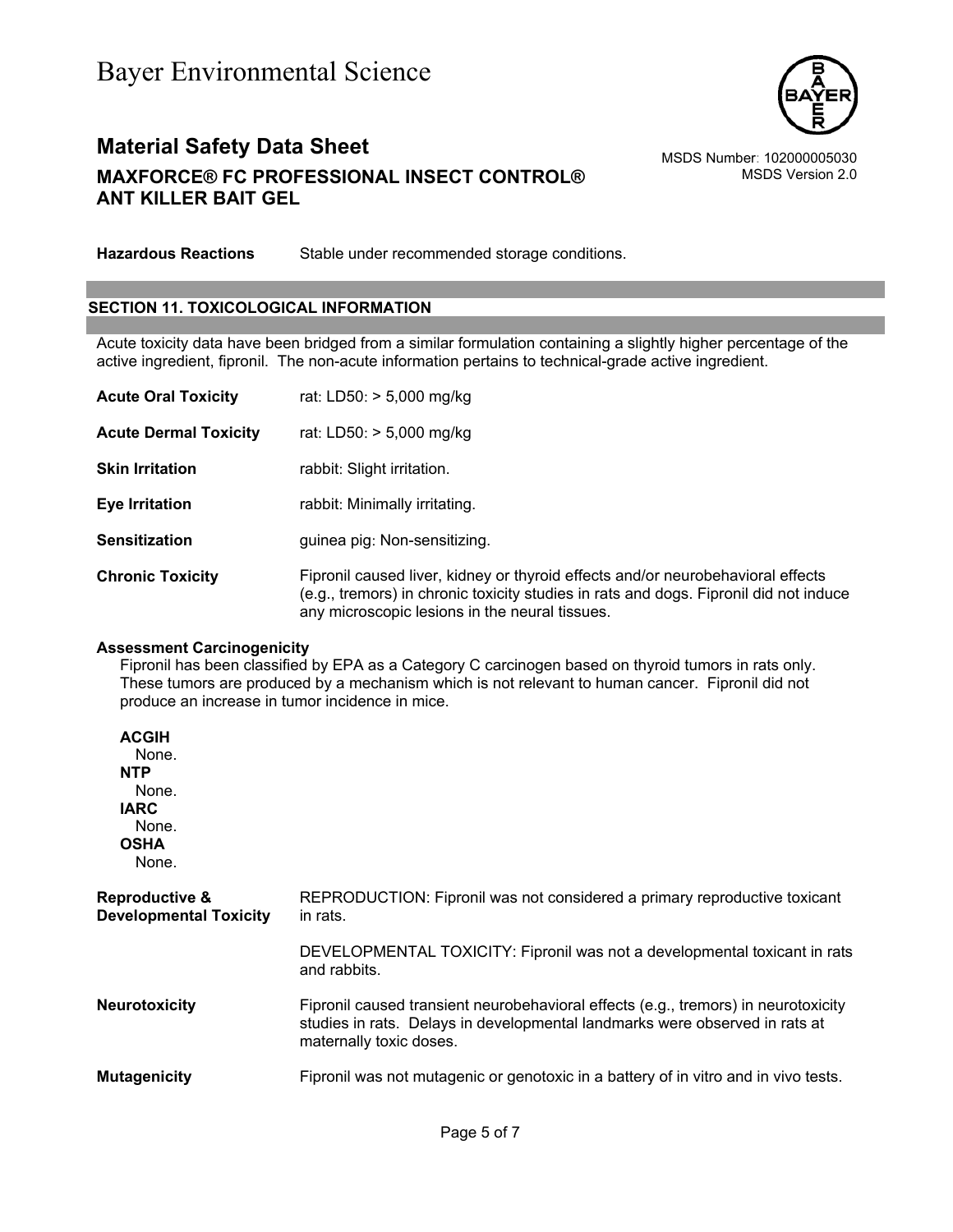

MSDS Version 2.0

# **SECTION 12. ECOLOGICAL INFORMATION**

**Environmental Precautions**  Do not allow to get into surface water, drains and ground water. Do not contaminate surface or ground water by cleaning equipment or disposal of wastes, including equipment wash water. Apply this product as specified on the label.

#### **SECTION 13. DISPOSAL CONSIDERATIONS**

| <b>General Disposal</b><br><b>Guidance</b> | Follow container label instructions for disposal of wastes generated during use in<br>compliance with the product label. Never place unused product down any indoor<br>or outdoor drain. |
|--------------------------------------------|------------------------------------------------------------------------------------------------------------------------------------------------------------------------------------------|
| <b>Container Disposal</b>                  | Do not re-use empty containers. Place empty container in trash.                                                                                                                          |

#### **SECTION 14. TRANSPORT INFORMATION**

DOT CLASSIFICATION: Not regulated for Domestic Surface Transportation

FREIGHT CLASSIFICATION: Insecticides or Fungicides, N.O.I., other than poison

# **SECTION 15. REGULATORY INFORMATION**

**EPA Registration No.** 432-1264

### **US Federal Regulations**

**TSCA list**

```
None.
```
**US. Toxic Substances Control Act (TSCA) Section 12(b) Export Notification (40 CFR 707, Subpt D)** None.

**SARA Title III - Section 302 - Notification and Information**

None.

**SARA Title III - Section 313 - Toxic Chemical Release Reporting**

None.

# **US States Regulatory Reporting**

#### **CA Prop65**

This product does not contain any substances known to the State of California to cause cancer.

This product does not contain any substances known to the State of California to cause reproductive harm.

### **US State Right-To-Know Ingredients**